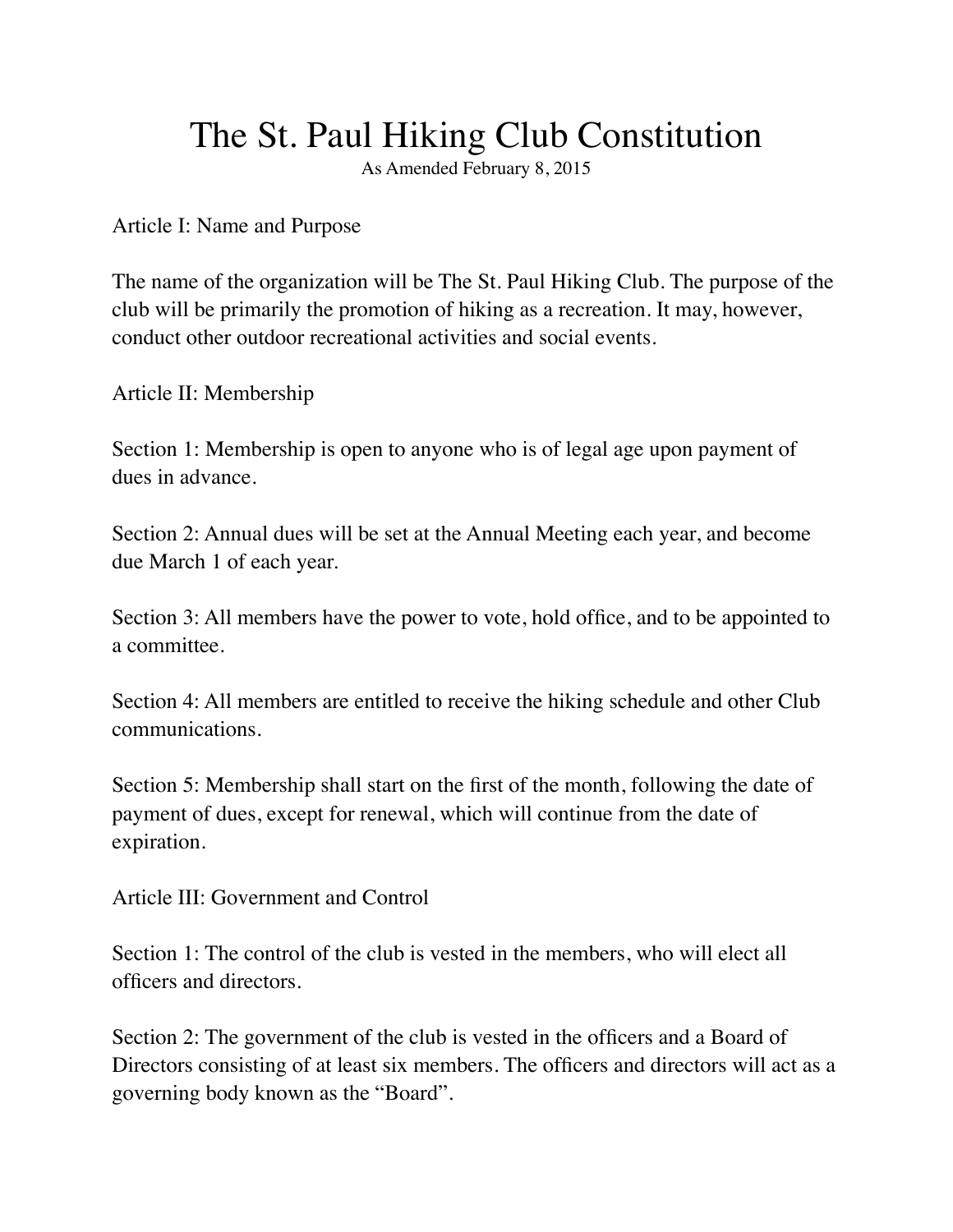Section 3: The officers of the club will be the President, the Secretary, and the Treasurer. All the officers will be elected by the members at the Annual Meeting for a term of one year.

Section 4: The directors will hold office for one year.

Section 5: Newly elected officers and directors will take office on April 1.

Article IV: Duties of Officers and Directors

Section 1: The President will be the chief executive officer of the club, presiding over and calling all meetings, whether regular or special. The President will also appoint members to perform other duties as needed, such as taking minutes at Board meetings in the Secretary's absence and sending greeting cards from the club.

Section 2 The Secretary shall take minutes of all regular and special board meetings, and provide a copy of the minutes to the president prior to the following board meeting.

Section 3: The Treasurer will keep a full and accurate account of all receipts and disbursements and will render to the Board a financial statement at each regular meeting of the Board, at the Annual Meeting and whenever otherwise called upon to do so. The Treasurer will deposit all money in the name of the club in a bank approved by the Board and will sign checks drawn on club funds as authorized by the Board.

Section 4: The directors and officers, acting a Board of Directors, will plan and execute a general program of club activities in accordance with the purpose of the organization. The Board will have the power to fill any vacancy arising for officers or directors until the next Annual Meeting or special election. Any act of the Board may be appealed to the membership of the club at any regular or special meeting of the club.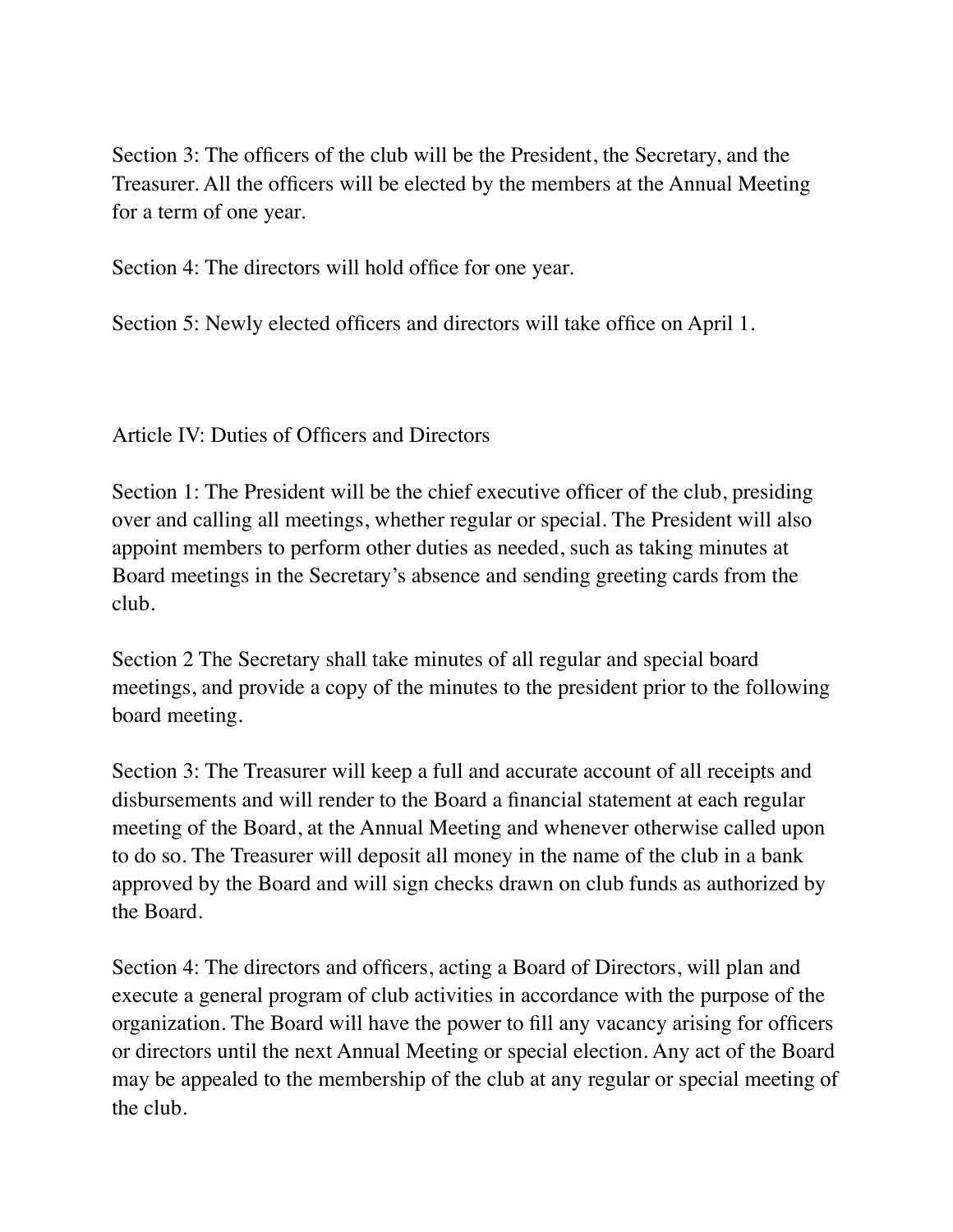Section 5: The duties of the directors are as follows:

- Scheduling Director—arrange a program of hikes and other club events, except social, and prepare this information for publication in the hiking schedule.
- Membership Director—Welcome new and prospective members to the club, collect membership dues, and maintain a current list of members.
- Social Director—Plan and arrange all social events of the club, unless a committee has been appointed for a special event. Inform the Scheduling Director of plans in ample time for arrangement with hiking events and for publication in the club newsletter.
- Publicity Director—Arrange publicity for the club in newspapers, posters, window displays, and other advertising mediums. Prepare the hiking schedule for printing.
- Mileage Director—Keep an accurate record of the attendance at each hike and an ongoing mileage total for each hiker. The names and mileage for the top 20 hikers is to be shown quarterly in the club newsletter. Procure mileage awards as directed by the Board for the top 10 hikers at the end of the club year.
- Mailing Director—Assemble a membership roster for distribution. Distribute the hiking schedule.

Article V: Nominations and Elections

Section 1: The President will appoint a Nominating Committee at least three months prior to the Annual Meeting.

Section 2: The Nominating Committee will submit at the Annual Meeting a ticket of at least one candidate for each Board position. Nominations will also be allowed from the floor. A majority of all votes cast at the meeting will determine the results of the election.

Section 3: All elections will be by ballot. Proxy voting is prohibited.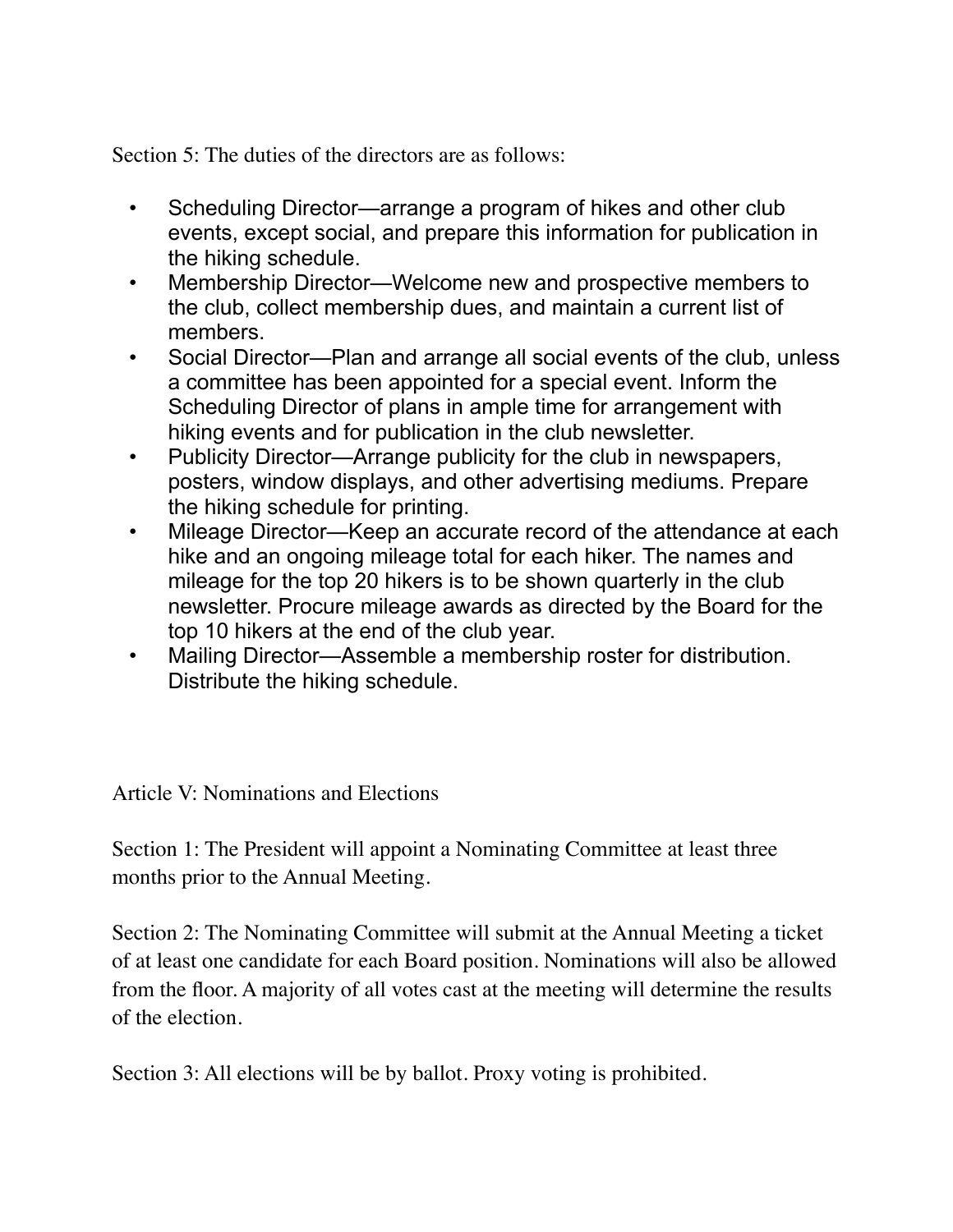Article VI: Meetings

Section 1: The Annual Meeting will be held in February before the 15th of that month each year. The meeting will receive annual reports, transact general business, and elect officers and directors.

Section 2: Special meetings of the club may be ordered by the Board or called by the President or called by written application of at least ten (10) members.

Section 3: A quorum for the Annual Meeting and special meetings of the club will be 10% of the active membership.

Section 4: Meetings of the Board will be held on a regular basis, preferably during the first 15 days of each month, and as otherwise deemed necessary. Meetings are open to all members, but only Board members may vote.

Section 5: A quorum for Board meetings will consist of 50% of all its members.

Section 6: The regular meeting of the Board in March of each year will be a joint session of retiring and newly-elected officers and directors.

Section 7: If any officer or director is absent from three (3) consecutive meetings without giving good and sufficient reason to the Board, that person's position on the Board will terminate.

Section 8: The fiscal year of the club will begin on April 1 and end on the following March 31.

Section 9: Guests of members will be welcome at club events such as picnics, trips, and camping excursions. When there is a charge for an event, the non-member will pay the fee required of members.

Article VII: Amendments to the Constitution

Any club member may propose an amendment to the Constitution, providing said amendment is provided in writing to the Board prior to the Annual Meeting. A two